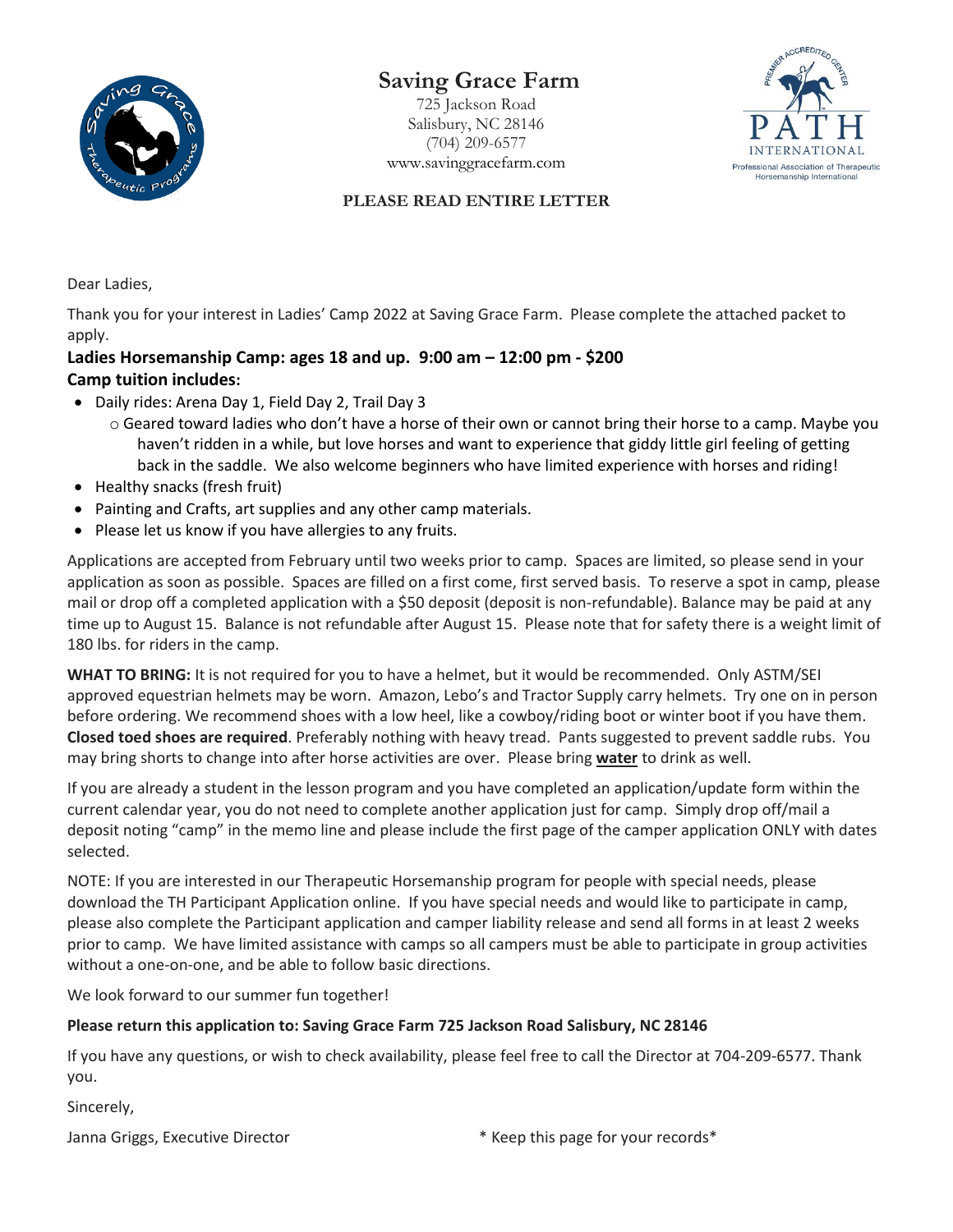## **Spots are not reserved until we receive both the deposit AND the application Participant's Application GENERAL INFORMATION**

Cost **\$200** for Ladies' Horsemanship Camp August 29-31 9:00 am – 12:00 pm I**nclude a \$50 deposit with this application.**

### **Deposits & forms due two weeks prior to camp start. Balance due August 15th.**

|                     |                                                                 |  |  | Do you have an Epipen? Yes or No If so, please inform us upon arrival where it is located.                                                                                                                                     |  |  |
|---------------------|-----------------------------------------------------------------|--|--|--------------------------------------------------------------------------------------------------------------------------------------------------------------------------------------------------------------------------------|--|--|
|                     |                                                                 |  |  |                                                                                                                                                                                                                                |  |  |
|                     |                                                                 |  |  | How did you hear about the program? The same state of the state of the state of the state of the state of the state of the state of the state of the state of the state of the state of the state of the state of the state of |  |  |
| PHOTO/VIDEO RELEASE |                                                                 |  |  |                                                                                                                                                                                                                                |  |  |
| $-$ DO              |                                                                 |  |  |                                                                                                                                                                                                                                |  |  |
| DO NOT              |                                                                 |  |  |                                                                                                                                                                                                                                |  |  |
|                     |                                                                 |  |  | consent to and authorize the use and reproduction by Saving Grace Farm of any and all photographs and                                                                                                                          |  |  |
|                     |                                                                 |  |  | any other audio/visual materials taken of me for promotional material, educational activities, exhibitions or                                                                                                                  |  |  |
|                     |                                                                 |  |  | for any other use for the benefit of the program. I understand that upon consent the material will only be                                                                                                                     |  |  |
|                     | used in a respectful manner and only by the center named above. |  |  |                                                                                                                                                                                                                                |  |  |
|                     |                                                                 |  |  |                                                                                                                                                                                                                                |  |  |
|                     |                                                                 |  |  | In the event of an emergency, we will do what is necessary to ensure safety and quick assistance. If                                                                                                                           |  |  |
|                     | necessary, we will call 911. Please list emergency contacts:    |  |  |                                                                                                                                                                                                                                |  |  |
|                     |                                                                 |  |  |                                                                                                                                                                                                                                |  |  |
|                     |                                                                 |  |  |                                                                                                                                                                                                                                |  |  |
|                     |                                                                 |  |  |                                                                                                                                                                                                                                |  |  |

TO RESERVE A SPOT QUICKLY, CAMP TUITION CAN BE PAID ONLINE www.savinggracefarm.com click PROGRAMS, PAYMENTS, and enter the amount you wish to pay. Be sure to enter camp start date and camper's name.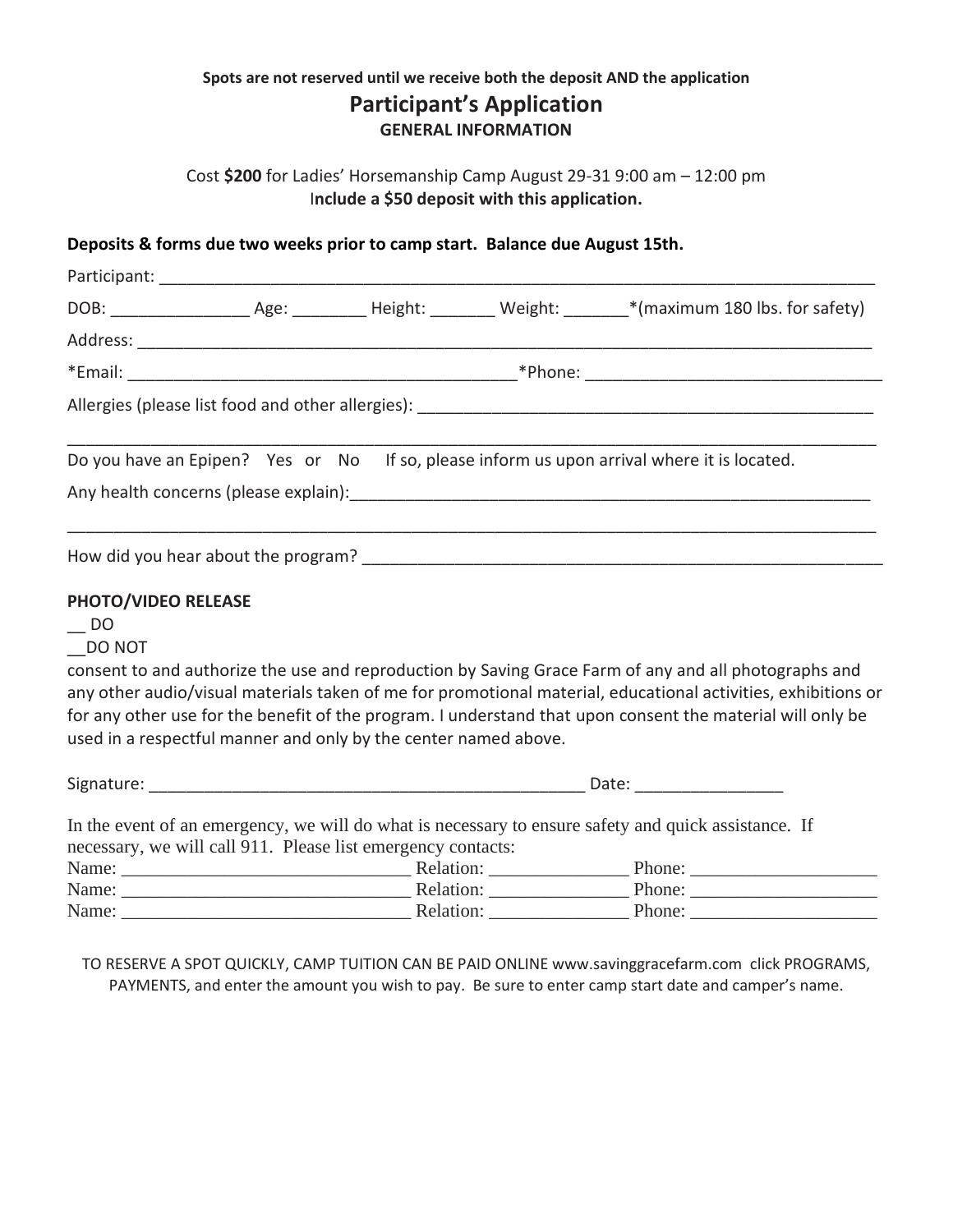| ♦<br><b>SP</b> |                   |     |
|----------------|-------------------|-----|
|                | Termentic<br>Prog | REA |

### **Liability Release for Saving Grace Farm**



|                    | <b>CAMPER NAME:</b> |                   | AGF<br>----<br>__ |                   |
|--------------------|---------------------|-------------------|-------------------|-------------------|
| Address<br>$-0.5.$ |                     | City <sup>-</sup> |                   | 7in<br><b>LIN</b> |

#### PLEASE READ CAREFULLY BEFORE SIGNING

- A. I UNDERSTAND THAT horseback riding is classified as a rugged recreational sport activity, and that there are numerous obvious and non-obvious inherent risks always present in such activity despite all safety precautions. I further understand that no horse is completely predictable, and that even well trained horses can become frightened and spook, may divert from its training and act according to its natural survival instincts which may include, but are not limited to: sudden stopping, stopping short, changing directions or speed at will, shifting its weight, bucking, rearing, kicking, biting, or running from danger.
- B. I UNDERSTAND THAT Saving Grace Farm is not responsible for total or partial acts, occurrences, or elements of nature that can scare a horse, cause it to fall, or react in some other unsafe way. Some examples are: Thunder, lightening, rain, wind, water, wild or domestic animals, insects, and reptiles.
- C. I UNDERSTAND THAT riders must not carry loose items on rides which may fall, blow away, flap in the wind, bounce, or make sharp noises, possibly scaring a horse. Some examples are cameras, hats not securely fastened under chin, toys. Riders should not make sharp, loud noises, such as screaming or yelling, which may scare a horse.
- D. I AGREE THAT should emergency medical treatment be required, I and/or my own accidental/medical insurance company **shall pay for all** such incurred expenses. My accidental/medical insurance company is
	- and my policy number is \_
- E. I UNDERSTAND THAT all riders must wear protective headgear.
- F. **I AGREE THAT** pursuant to the General Statutes of North Carolina, Chapter 99E, Special Liability Provisions, Article 1, Equine Liability Activity Liability, and under the terms set forth herein, I, the rider (or parent if under 18), and on behalf of my child and/or legal ward, heirs, administrators, personal representatives or assigns, do agree to hold harmless, release, and discharge Saving Grace Farm, its owners, agents, employees, volunteers, officers, directors and all others acting on its behalf, of and, from all claims, demands, causes of action and legal liability, whether the same be known or unknown, anticipated or unanticipated, due to Saving Grace Farm's and its associates ordinary negligence, and I do further agree that except in the event of Saving Grace Farm's gross negligence and willful and wanton misconduct, I shall not bring any claims, demands, legal actions and causes of action, against this stable and its associates as stated above in this clause, or any economic and non-economic losses due to bodily injury, death, property damage, sustained by me and /or my minor child and/or legal ward in relation to the premises and operations of this control of Saving Grace Farm, whether on or off the premises of this stable.

### **WARNING**

Under North Carolina Law, an equine activity sponsor or equine professional is not liable for an injury to or the death of a participant in equine activities resulting exclusively from the inherent risks of equine activities. Chapter 99E of the North Carolina General Statutes.

- G. I UNDERSTAND THAT disregarding camp rules, straying from designated activity sites, or entering restricted areas can potentially result in injury or death.
- H. Specific exposures to harm include activities and related structural components that may or may not be included in the camp experience attended by you and/or your children. These include: Water play, Horseback riding, Hiking, Participation in Sports events, Arts and crafts programs and all other activities designated on the camp activities calendar or not specifically designated on the camp schedule but which occur on the camp site and/or during the camp dates of Saving Grace Farm.
- I. In consideration for being permitted to utilize the facilities, services, and programs at Saving Grace Farm for any purpose, including but not limited to observations or use of facilities or equipment, or participation in any program